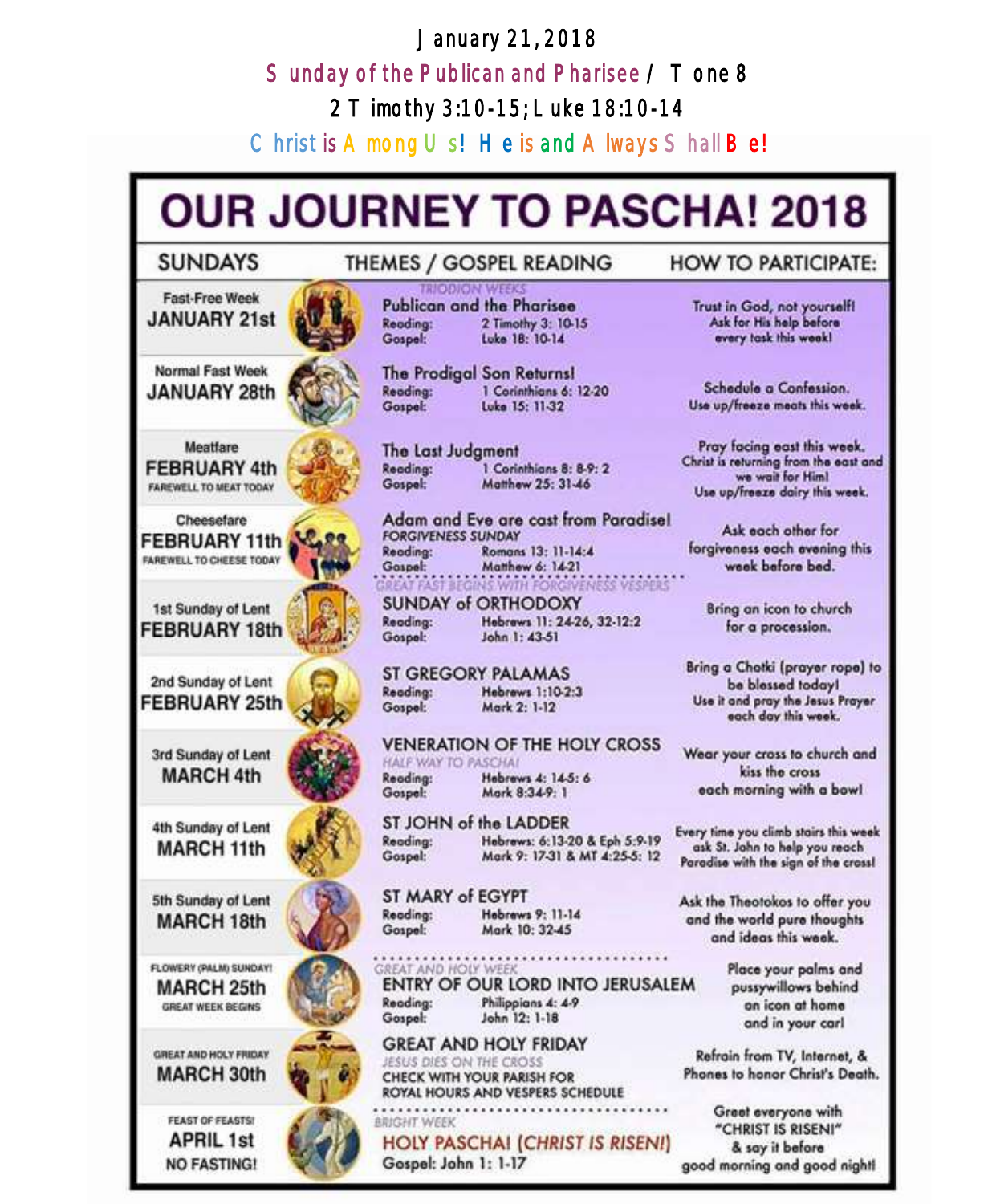

**Holy Protection of Mary Byzantine Catholic Eparchy of Phoenix Bishop: His Grace John Pazak C.Ss.R**



**Our Lady of Perpetual Help Byzantine Catholic Church 1837 Alvarado Dr. NE, Albuquerque, New Mexico 87110 Parish office: (505) 256-1539 Fax: (505) 256-1278 www.olphnm.org**

**Father Artur Bubnevych, Pastor Rectory (505) 268-2877 abbaolph@gmail.com** 

# **Advisory Board**

Fr. Chris Zugger, Dan Riley, Rafael Plut, Jeff Brewer, Michael Grega, Alicia Wells

# **SCHEDULE**

SUNDAY: Rosary 8:30 am Festal Matins 9:00 am Divine Liturgy 10:00 am

Daily Liturgy (Schedule of Services, page 3)

Saturday: Great Vespers 4:00 pm Divine Liturgy 5:00 pm

# **OFFICE HOURS:**

Monday—Friday 10:00 am—4:00 pm Thursday OFF

**THEOSIS:** 2nd & 4th Thursday Pot Luck Dinner 6:00 pm Bible Study 7:00 pm

**Eastern Christian Formation Program**: All grades meet every Sunday after Liturgy for 45 minutes (September through May)

**Father Christopher Zugger (pastor emeritus) (505) 256-1787 Frchris.zugger@gmail.com www.frchriszugger.com** 

**Finance Council**  Matthew Blain, Tom Ellefson, Maria Alden

# **Confession (Mystery of Reconciliation**):

9:15—10:00 am on Sundays, before or after weekday Liturgies, or by appointment with Father

# **Mysteries of Baptism/Chrismation/Eucharist**:

Must be arranged three months in advance. (Pre-Jordan requirement)

### **Mystery of Crowning:**  Must be arranged six months in advance (Pre-Cana requirement)

**Sick and Shut-Ins:** It is the family's responsibility to notify the parish office when a parishioner is in the hospital or confined to home because of sickness or old age. Father will bring the confined person the Holy Mysteries on a regular basis. It is recommended that one receive the Anointing of the Sick before any major surgery. Please don't let the priest be last to know that someone is ill!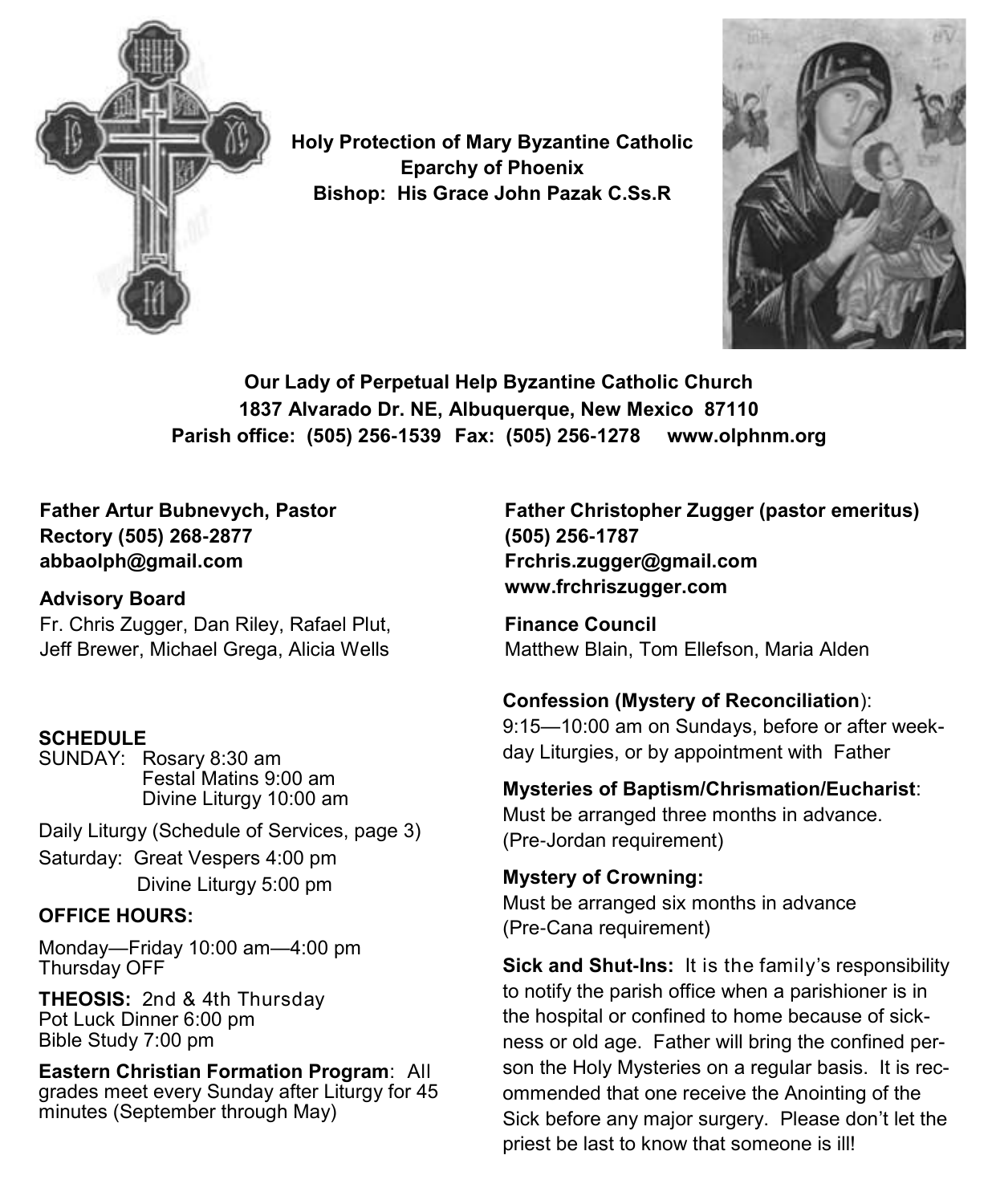**Welcome to our Church! If you are looking for a spiritual home, contact Father Artur/Fr Chris or the office staff for more information. God bless you!**

| Today<br>ECF Classes | 8:30 am<br>$9:00$ am<br>10:00 am                                                                                      | Rosary<br>Matins & Confessions<br>Divine Liturgy for Parishioners, Benefactors & Friends<br>Fr. Chris: Birthday Blessings for Liz Di Christina |  |
|----------------------|-----------------------------------------------------------------------------------------------------------------------|------------------------------------------------------------------------------------------------------------------------------------------------|--|
|                      | Eternal Lamp:                                                                                                         | Emily Kolb by Derek Kolb                                                                                                                       |  |
| Jan 22 Monday        | Timothy-Apostle / Anatasius-Martyr / 2 Peter 1:20-2:9; Mark 13:9-13                                                   |                                                                                                                                                |  |
|                      | 9:00 am + Angie Stapleton by Svenssons<br>10:30 am Shut-ins Visits<br>5:45 pm Explorers Meeting                       |                                                                                                                                                |  |
| Jan 23 Tuesday       | Clement of Ancyra Martyr / 2 Peter 2:9-22; Mark 13:14-23                                                              |                                                                                                                                                |  |
|                      | 9:00 am + Richard Burnette by Dorothy Curl<br>6:30 pm CAFE Meeting at UNM                                             |                                                                                                                                                |  |
| Jan 24 Wednesday     | Xenia Venerable / 2 Peter 3:1-13; Mark 13:24-31                                                                       |                                                                                                                                                |  |
|                      | 5:30 pm OLPH Devotions<br>6:00 pm +Larry Joe O'Sullivan by Svenssons                                                  |                                                                                                                                                |  |
| Jan 25 Thursday      | Gregory the Theologian Bishop / 1 Corinthians 123:7-11; John 10:9-16                                                  |                                                                                                                                                |  |
|                      | 6:00 pm Pot-luck dinner                                                                                               |                                                                                                                                                |  |
| Jan 26 Friday        | Xenophon & Mary Venerables / 1 John 2:7-17; Mark 14:3-9                                                               |                                                                                                                                                |  |
|                      | 9:00 am Prayer and witness in front of Abortion Clinic on San Mateo<br>6:00 pm + Fr. Andrew Apostoli CFR by Svenssons |                                                                                                                                                |  |
| Jan 27 Saturday      |                                                                                                                       | Translation of the Relics of John Chrysostom / Hebrews 7:26-8:2; John 10:9-16                                                                  |  |
| Jan 28 Sunday        | Sunday of the Prodigal Son / 1 Corinthians 6:12-30; Luke 15:11-32                                                     |                                                                                                                                                |  |
|                      | 4:00 pm Great Vespers<br>5:00 pm Blessing on Frank and Nanette                                                        |                                                                                                                                                |  |
| <b>ECF Classes</b>   | 8:30 am Rosary<br>9:00 am Matins & Confessions<br>Fr. Chris: +Michael Harris                                          | 10:00 am Divine Liturgy for Parish Family, Benefactors & Friends                                                                               |  |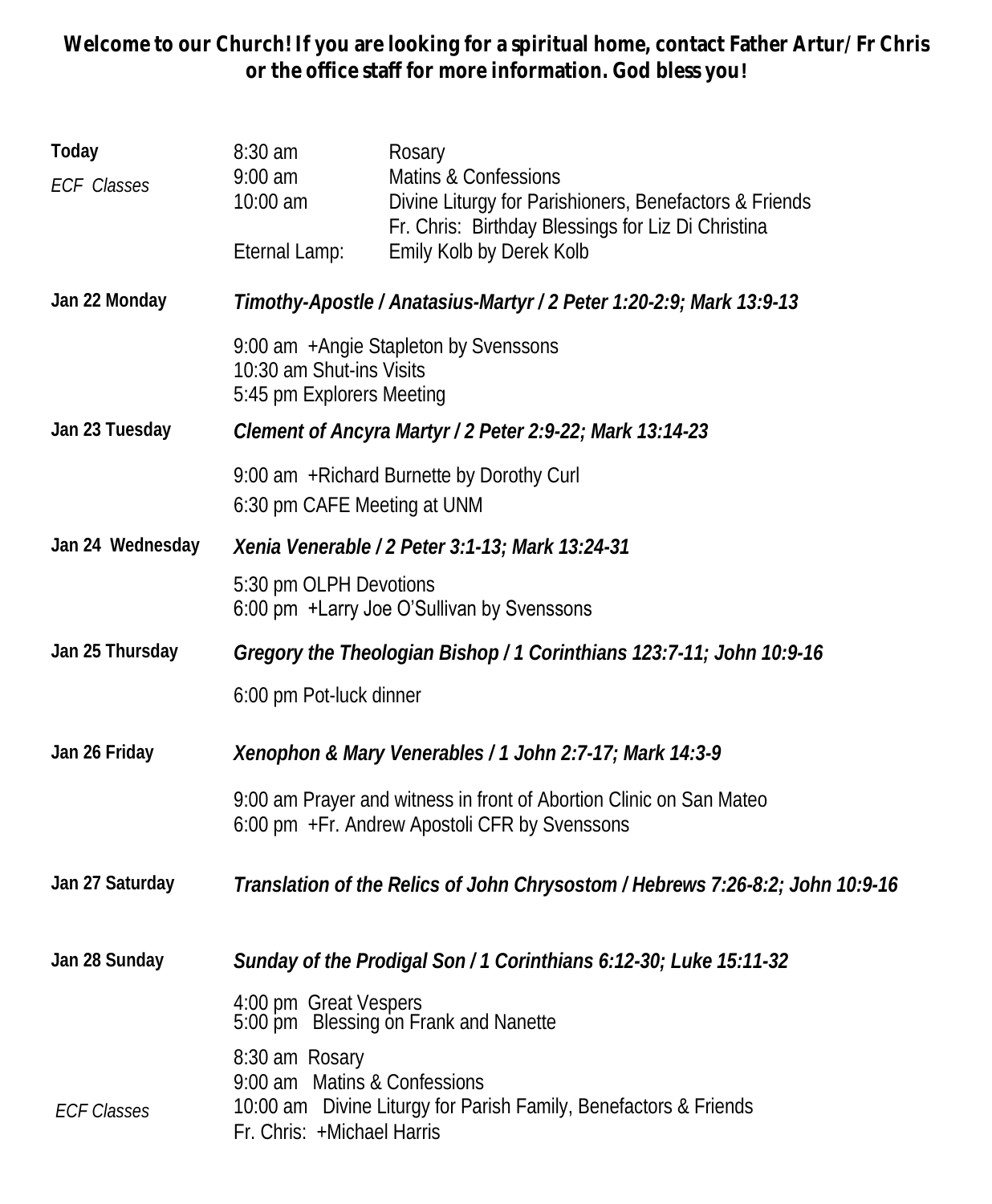Sharif Rabadi Katrina Anderson Abraham Haddad Tim & Jenny Ford Threima Leech Priscilla Hughes Steve Jakymiw Marilyn Fore Demetrius Yackanich Sven & Barbara Svensson Mary Ann Kosty Laurie Bienz Brent & Nicole Dodson-**Sands** 

Charlie & Maggie Batsel

Fr. Julian Gnall Henry Zugger John & Margie **Disque** Phillip Fall Laura Dominquez Olga Bodnar Frances Brannan John Deflice Jordan Smith Jean Pesce Tracy McTernan Terry Rains Eli Griego Brother Vittorio

William Frank Mary Nell Preisler Mike Harahuc Robert Zadel Lorraine Hubbell Heather Mattax Larry Bennett Paola Terlaza Ruth Sousa Linda Granci Mary Danyluk Richard Hornung Kris Nelson Scott Fafrak Dana Papaj Peter Dzek

**Remember Those Who Request Our Prayers:**

Physician and Help of T hose in sickness, Redeemer and S avior of the infirm; O Master and Lord of all, grant healing to your servants. Be clement, show mercy to those who have sinned much, and deliver them, O Christ, from their Iniquities, that they may glorify Your might divine

Prayers in honor of and to the Blessed Virgin are a powerful weapon against sin, and for healing. If you recite the Rosary at home, please offer these intentions, and join us on Sunday at 8:30 am. Those who recite the Akathist to the Mother of God or the Rosary receive a partial indulgence when they do so in private, plenary indulgence when they do so as a group.

### **Intentions of the Rosary**

1st Decade: Help for persecuted Catholics, especially in communist and Islamic states

2nd Decade: Spiritual and physical growth of our parish and the Byzantine Catholic Church

3rd Decade: Increase in vocations to priesthood, diaconate, and consecrated life to serve the Byzantine Catholic Church

4th Decade: Repose of the souls who have no one praying for them

5th Decade: Healing of the sick in body, mind and soul

#### **Holy Father's Intentions for January:**

#### Evangelization: **Religious Minorities in Asia**

That Christians, and other religious minorities in Asian countries, may be able to practice their faith in full freedom.



Vocation Icon Today: Wells Family Next Sunday: Gloetzner Family

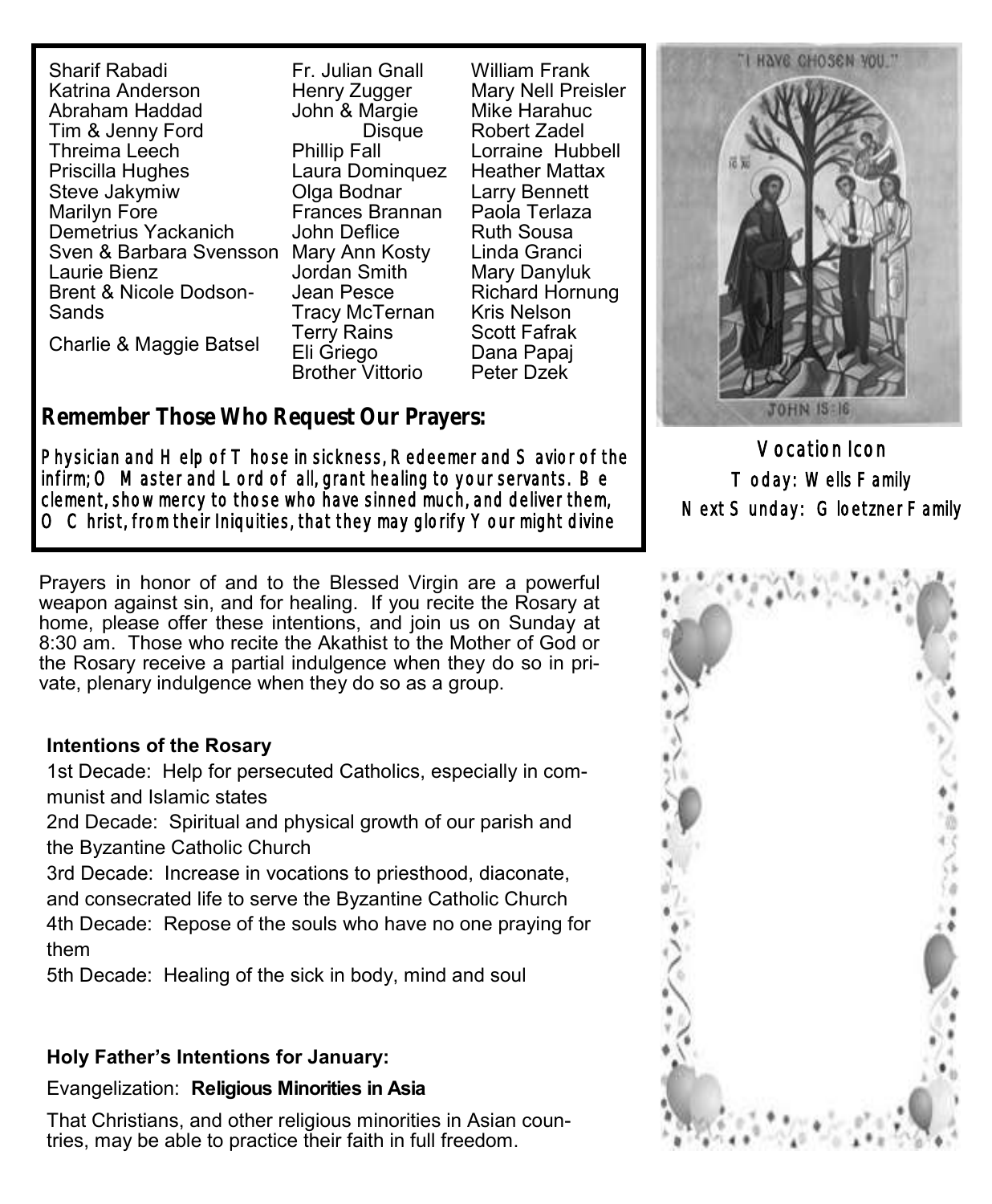January 14, 2018 / Attendance: 118

Now this I say, whoever sows sparingly will also reap sparingly, and whoever sows bountifully will also reap bountifully, Each one must give as he has decided in his heart, not reluctantly or under compulsion, for God loves a cheerful giver. (2 Corinthians 9:6-7)

| <b>January 28, 2018</b> |                                                                                                   |  |
|-------------------------|---------------------------------------------------------------------------------------------------|--|
| Cantor                  | Andrea Riley<br>Evie Jilek (Jan. 27)                                                              |  |
| Reader                  | Sven Svensson                                                                                     |  |
| Trojca                  | Sara Brewer                                                                                       |  |
| Greeter                 |                                                                                                   |  |
| Usher                   | Dan Riley, Jeff Brewer                                                                            |  |
| Counter                 | Cindy Loescher<br>Patricia Covarrubias                                                            |  |
| Host                    | Kendrick Sena Family                                                                              |  |
| <b>Church Cleaners</b>  | Tom Plut, Tom Ellefson                                                                            |  |
| Altar Servers:          | Thomas Donlin<br>Joe Ellefson<br>Daniel Fogg<br>Patricio Chavez<br>Jeremiah Jilek<br>Elijah Jilek |  |

# **Bishop's Appeal 2018**

Dear Parish Family! You should be receiving soon your 2018 Bishop's Appeal letter, brochure and pledge form. Bishop John is asking each Domestic church to pray over their special offering to the Appeal this year and make a decision what that gift will be. Please, complete the pledge form and return it in the Sunday collection with your first payment or the entire amount if possible (**Please, note** that starting with this year you can also send your pledges directly to the Bishop's office in Phoenix, your checks and credit cards made to Holy Protection of Mary Byzantine Eparchy NOT to OLPH in that case).

Our parish goal is **16,225.00** which breaks down to \$275 per household. If we reach our goal, our parish will receive a 20% rebate which is \$3,135.00! Many can contribute \$275, some less, others more. The important thing is that each household makes an effort to show Bishop John our support to help with varied ministries our Eparchy offers : Seminarian & Clergy education, Vocation and Youth Ministry, Missionary outreach, Evangelization and Pro-Life and many others. Working together we can easily make our goal! May God bless you for your generous and sacrificial response. Thank you!

### **Please, sign up TODAY for the Traveling Pilgrim Vocation Icon in 2018!**

Dear Parish Family, the Love of Christ presses us to respond generously to God's call in our lives. We are all called to pray for vocations to Saintly Christian Marriage, to the Priesthood, the Diaconate and the Religious Life. Prayer is an invisible but essential ministry in the Church. This is an important way to be involved in vocation ministry. Sign up to have the Pilgrim Vocation Icon in your home. You will be greatly blessed. THANK YOU :)

# **Barbara's Hall Report**

Thanks to the Perpetual Helpers for hosting the Social. Lots of Chile, rice and beans, plus tortillas, salsa and cheese.

Thanks for jumping in and keeping Mr. Nobody far from our doors! Everyone helped clean up and do the dishes! There is a sign up sheet in the hall to host the social for all of next year.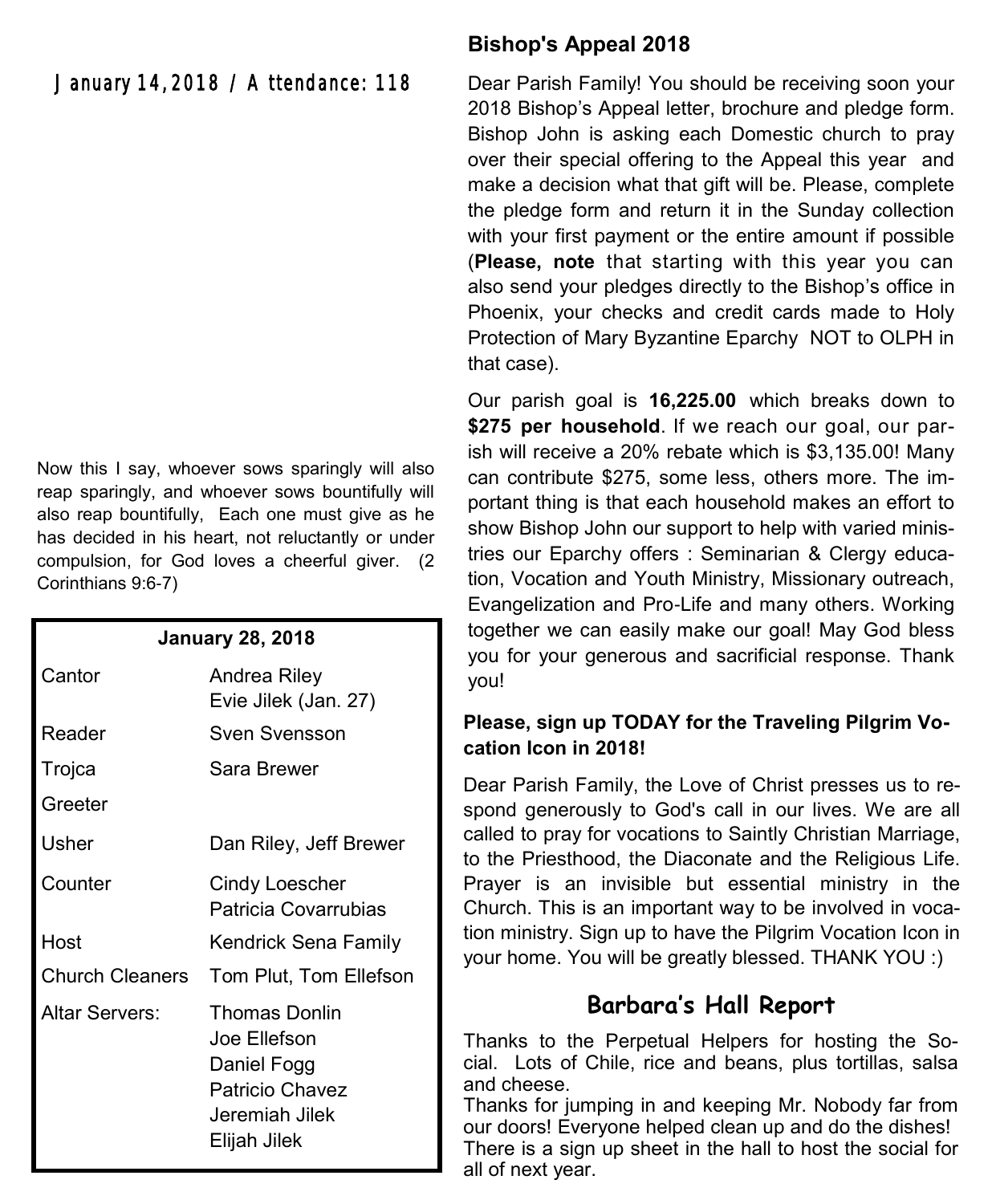# **Coming Events—Mark Your Calendars**

| 2nd $&$ 4th<br>Monday         | 10:30 am Shut-ins Visits<br>5:45 pm Explorers Meeting                                                                       |
|-------------------------------|-----------------------------------------------------------------------------------------------------------------------------|
| February 10,<br>Saturday      | 10 am-12 pm Book Club. In the School of the<br>Holy Spirit by Fr. Jacques Philippe.<br>Potluck brunch, Loescher 's home     |
|                               | Three Holy Hierarchs / Simple Holy Day                                                                                      |
| January 29<br>January 30      | 6:00 pm Vigil Liturgy / Litija<br>9:00 am Divine Liturgy                                                                    |
| February 2,<br>Friday         | <b>Encounter of Our Lord With Simeon</b><br>Solemn Holy Day<br>6:00 pm Divine Liturgy /<br>Myrovanije & blessing of candles |
| February 3, 25<br>March 3, 10 | <b>All Souls Saturdays in Great Fast</b><br>9:00 am Divine Liturgy followed by Panachida                                    |
| February 12<br>Monday         | First Day of the Great Fast /<br><b>Strict Abstinence</b><br>6:00 pm Liturgy of the Presanctified Gifts with<br>Anointing   |

# **Ancient Order of Hibernians**

The AOH is organizing its first Division in New Mexico here at OLPH. Founded in 1836 to protect priests and assist Irish immigrants, it's mission today extends to supporting the priesthood through scholarships, promoting Irish Culture and vigorously defending the rights of the Unborn. If you are male 16 or older, please consider being a charter member of this fine organization! See Jim Larkin for details. Pamphlets are in the information area. Also see [www.aoh.com o](http://www.aoh.com)r Like our Facebook Page 'Albuquerque Hibernians'. NOTE: Any Catholic Rite recognized by the Pope qualifies.

# **Cantor Corner**

### **Liturgical Propers for 1/28/18 (Sunday of the Prodigal Son) Resurrection Tone 1**

Troparion (Tone 1) - DL125 *Glory... (Tone 3)* Kontakion (Prodigal Son- Tone 3) - DL 216 *Now & Ever...(Tone 6)* Theotokion - DL 406 Prokeimenon & Alleluia (Tone 1) - DL 127 Our Father (Tone 1) - DL 66

**OLPH Prayer Warriors**  Believing in Jesus's promise that where two or more are gathered in His name, He is with us, please join our intercessory prayer group, the OLPH Prayer Warriors, Sunday mornings at 9:30 in the conference room to pray for our individual and collective needs. Although we will dedicate our prayers to particular themes each week, and if you cannot participate in our gatherings, do let us know of your particular petitions and we will include them in our prayers. Send your prayer requests to Patricia at pocb@unm.edu

**January 2018**  Jan 28**:** Trust **February 2018**  Feb. 4: Rest Feb. 11: Grace

# **Attention - 1st ALL SOULS Saturday is coming soon.**

**Dear Parish Family, the four 2018 remembrances of "All Souls"** will begin on Saturday, **February 3rd**. Please, print clearly *First names* of your deceased loved-ones **on the back of your "All Souls" envelope** (see your envelope set) They will be prayed for in the petitions for the deceased during the 9AM All Souls Liturgy and Panachida on each of those All Souls Saturdays. Please, kindly submit your envelope to the collection basket or the parish office. **Deadline - Sunday, January 28.** THANK YOU.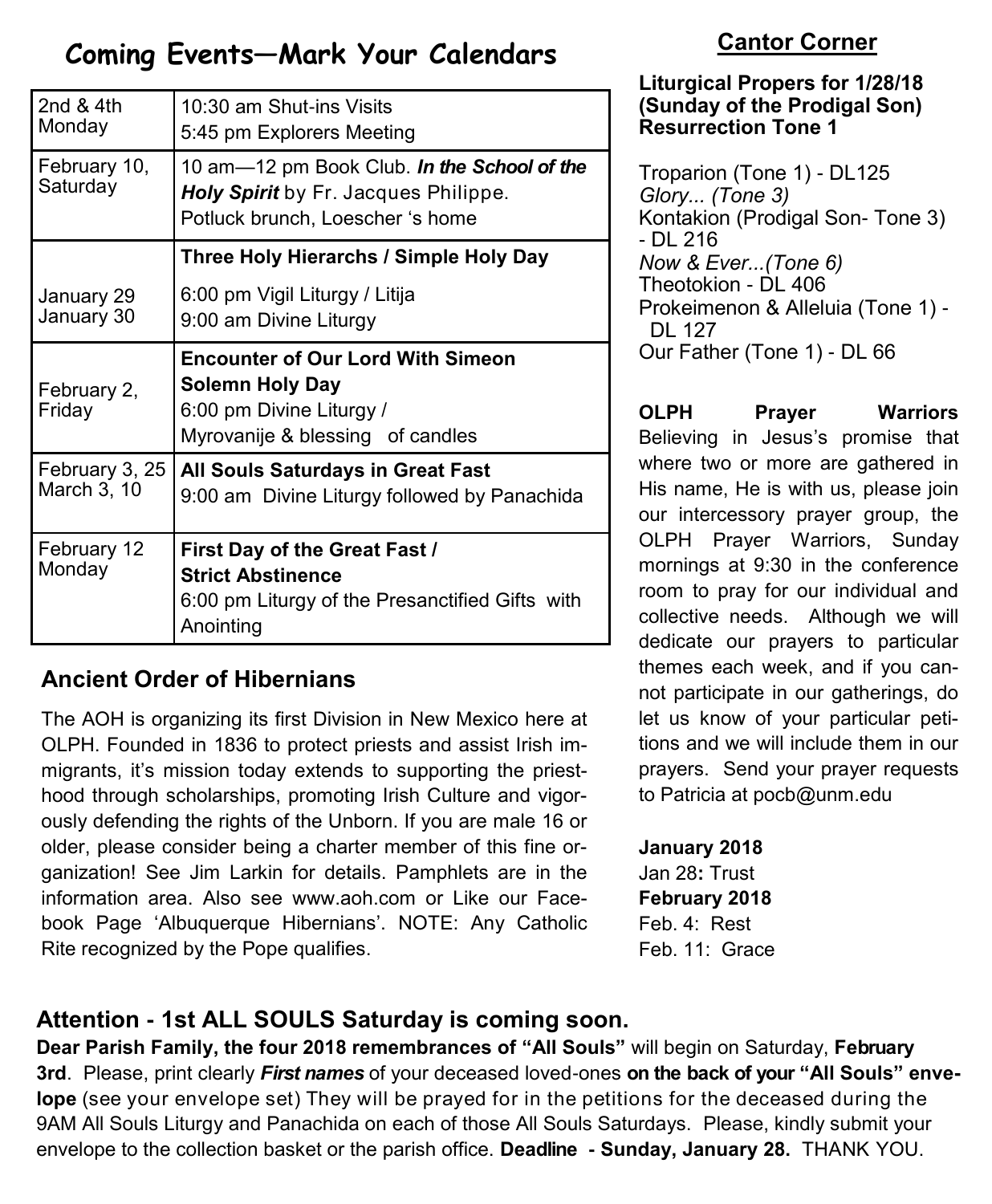# **Sunday of Publican and Pharisee**

Today is officially the first Pre-Lenten Sunday. Over the next weeks, we will be presented with different examples to follow during Great Lent. I think that this might be why some people say "Our Lent is so long!" We have six weeks of getting ready for it. **But this week is a great way to start: no fasting or abstinence! This is so that we are not proud like the Pharisee.** So if you normally abstain on Wednesday and Friday, it is almost obligatory to eat meat on those days. Now is that a great way to start or what?

So, while eating the meat, we do well to ask ourselves all week, just how much do I recognize my sinfulness, weakness, and dependency on God? The publican was a tax collector for the Romans, hated by his own people and derided as a thief. But because of his recognition of his sinfulness, God not only is pleased, but *exalts* him! **This then, is a week to get started in breaking free of the chains of minimizing my sins and exaggerating my goodness that I have wrapped around my heart and soul.** 

# **Daily Divine Office for Byzantine Catholics Available by email for phone or computer**.

Eastern Christian Publications now offer daily email prayer services -- Morning and Evening Prayer, The Hours, and Daily Vespers -- **for FREE**!

To sign up for this service just go to the BDO website page, create an account providing your email address for delivery of the prayers, and select one of the products found at:

http://ecpubs.com/product-[category/subscription\\_electronic/](http://ecpubs.com/product-category/subscription_electronic/)

# **New FREE APP for iPhone**

ALSO, Eastern Christian Publications has completed development of a Smartphone app that is now available for FREE download in the Apple Store for all iOS devices, and will soon be available for Android, Kindle, Blackberry and Windows phones. The name of the app is "**ECPubs"** - just search for this in the Apple Store and install.

It provides several unique features for Eastern Christians:

- Saint of the Day -- Icons and Troparia with one touch
- Java with Jesus -- daily reflection from a book of the same title
- The Hours -- the same Hours provided by email, changed each day
- Daily Vespers -- the Propers, Reader Service and Clergy version with all changeable parts
- Sunday Bulletin -- icon and text commentary for the week
- Theosis Magazine -- the ezine version of our monthly magazine
- Book of the Month -- a short description of a book from our catalog
- Intro to Prayer -- an explanation of the Byzantine Daily Office

Websites -- links to all of our websites

Please pass this information on to your friends, relatives and fellow parishioners. Hopefully this will encourage more people to pray daily by providing an easy method to follow the Byzantine Daily Office tradition.

Eastern Christian Publications are also working on an app for OLTV that will provide free access to videos produced by the Orientale Lumen Foundation including liturgies, lectures, plenary sessions, concert tour music, and special events. In the near future there will be created a Q & A type format from their archive of lectures that will be relevant for millennials and other younger generation faithful. Watch for more updates in the near future